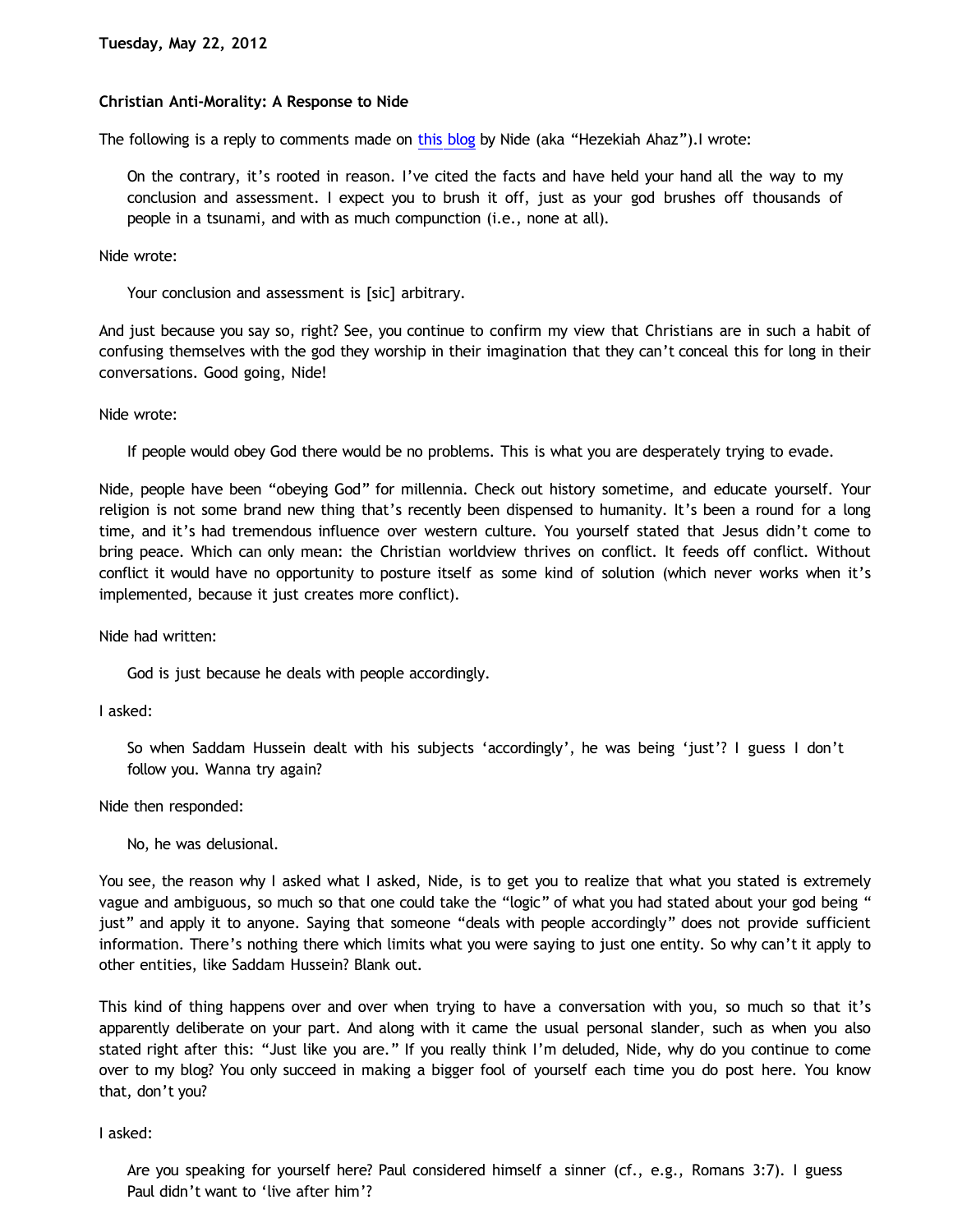Nide replied:

Living after God's character.

The Christian god is portrayed as expecting its worshippers to be ready to kill on command, abandoning its own child when its life is threatened, and sacrificing treasure for the sake of trash. How does one "live" after this kind of "character"? Can you explain this? Do you do this in your own life? Or do you just say it's the right thing, but act otherwise? Be honest here, Nide. Which is it?

# I wrote:

Well, first of all, if each individual was created by your god, your god created them as individuals. So it' s not really a matter of 'letting' them be individuals; he created them that way according to Christian myth.

## Nide reacted:

No, he didn't. They chose otherwise.

Again you give us more incoherence. You must be assuming a meaning to the term 'individual' that has nothing to do with the meaning I ascribe to this term. Can you explain what you mean by "individual" in that case? And what is the alternative to being an individual? If man is not an individual, what is he? Then you can go on to explain how human beings are not individuals (if that's what you think), how they were not originally created according to your worldview as individuals (which your above reply indicates – i.e., if they weren't created as individuals, what were they created as?), and how something that is not already an individual can choose to become one.

## I asked:

But how does being an individual 'lead to destruction'? You sound like Mao Tse Tung – he also hated individualism, and did everything he could to stamp it out. He was quite effective, since he used the muzzle of a gun to get what he wanted. How did Mao disobey the Christian god?

### Nide wrote:

By not loving God and his neighbor.

How can we know that Mao did not love his neighbor? Which neighbor was he supposed to love, and how do we know that he didn't love that neighbor? Maybe Mao did what he did \*because\* he loved his neighbor.

I have to warn you, Nide, that I will keep your worldview's premises in mind when trying to interpret what you say. I John 4:8 says that "God is love" and throughout the bible this "loving God" is characterized as perversely indifferent to human values. So when the bible has the Christian god commanding people to "love" their neighbor, it cannot mean what Objectivists mean by love, i.e., unflinching devotion to one's values and the welfare of his family members and friends. We need to interpret such commands as *Christianity* understands them, not in the manner as non-Christian worldviews inform them. So you need to stop borrowing from my worldview, Nide. You say that Mao disobeyed the Christian god by not loving said god and his neighbor, but you have not established this, especially going by Christianity's conception of 'love'. So you have some unfinished homework here.

Nide continued:

Mao set himself up to be a 'god'. The problem is demons can't be God.

I thought Mao was a mere mortal human being. Indeed, it seems that Mao was "living after God's character." He rejected individualism (just as Christianity does), he sought to cleanse his nation's population of unwanted people (just like Yahweh when it caused a global flood), and basically treated people as having an obligation to serve something higher than themselves (cf. "render unto Caesar what is Caesar's"). Indeed, many parallels here, and since you seem to think the proper ideal for man can be summed up in the words "living after God's character," it seems that Mao was right on track with the Christian god. Indeed, didn't the Christian god,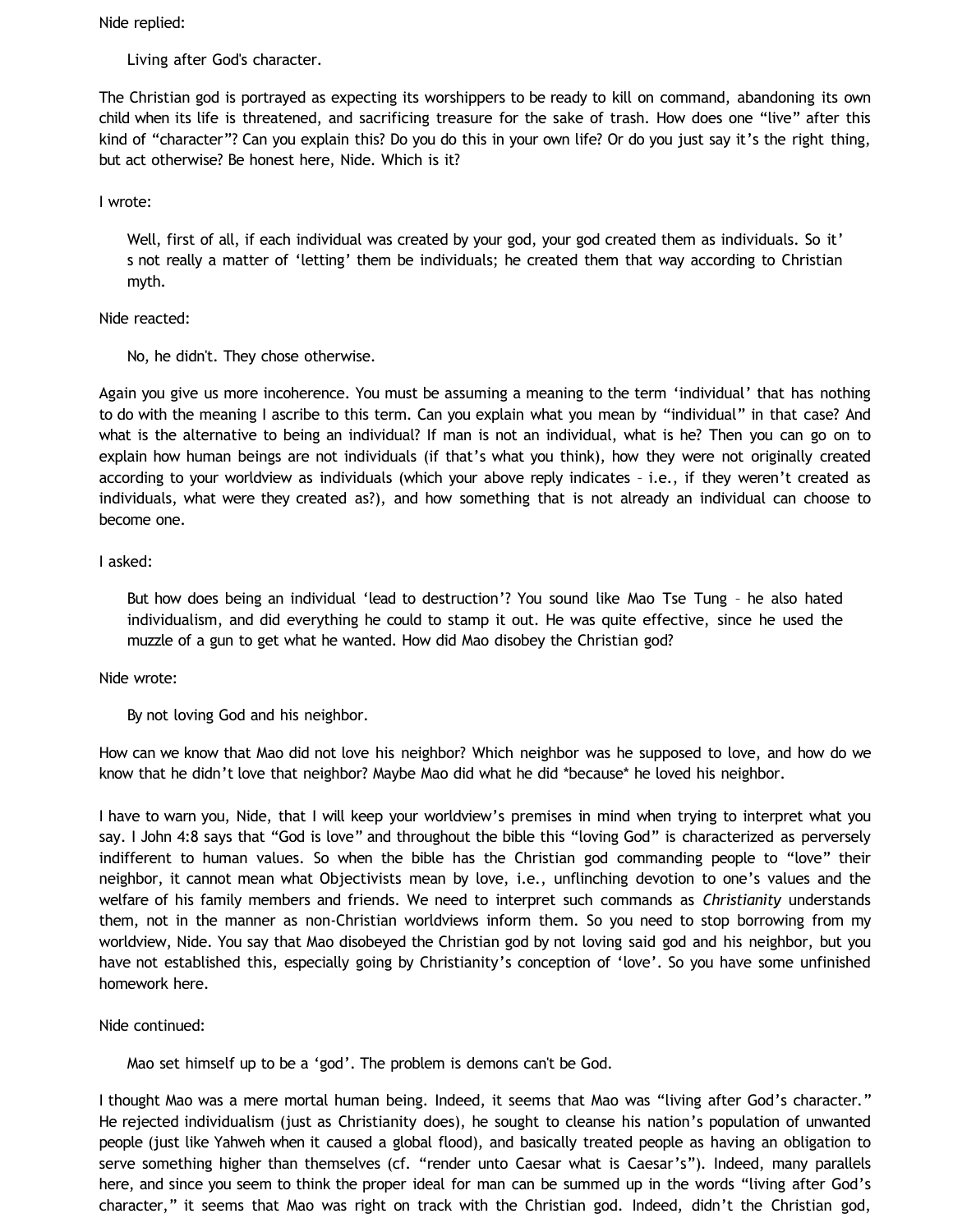according to Christianity, create Mao Tse Tung? Didn't the Christian god, which "controls whatsoever comes to pass" (Van Til, *The Defense of the Faith*, p. 160), ensure that Mao and his evils were all part of its plan, and control Mao to do what he did? Seems like there's no way out of this one for the Christian. You make your bed with such a worldview, you sleep in it.

### I wrote:

Christ dying on the cross is a matter of a father turning his back on his own child. That's precisely what you are calling 'love and mercy'. Your 'love and mercy' consists of willingly allowing one's values be destroyed by the scum of the earth. To quote Rand: "That is precisely how the symbolism is used."

## Nide responded:

No, to destroy what you call values.

Since you're essentially agreeing with me, you need to revise this statement to say, "*Yes*, to destroy what you call values." You're not contradicting anything I've said here. In fact, you're confirming it all. It would be amazing if you didn't see this. But perhaps you don't. It may be that you have some genuine mental deficiencies and have a very hard time making simple logical inferences. I don't say this to be insulting; if it's true, I would say it's no laughing matter. But I would be wrong to dismiss this possibility because it happens with such frequency that it could be the very explanation for your very odd online behavior that makes the most sense given the evidence.

## Nide had written:

You're right it's not just that treasure should die for trash.

## I responded:

Of course I'm right. But that's what my worldview teaches: that treasure should never be sacrificed for trash, that values should never be sacrificed for non-values. So when you concede the fact that I am right here, you are conceding the truth of my worldview's morality.

### Nide then stated:

Which is no morality at all.

So you think it *is* moral to sacrifice treasure for trash? My morality teaches that treasure should NOT be sacrificed for trash, that no one should die for another person's benefit. In response to what I've been saying, you come across as so double-minded as to be borderline insane: on the one hand you express agreement with my position that "treasure should not die for trash." But then when I explain how this is what my morality teaches – that values should not be sacrificed for non-values – you say it's "no morality at all." You come across as extremely confused on the most fundamental of matters.

### Nide continues:

Your right becuase deep down inside you really have Christian values.

The notion "Christian values" is a contradiction in terms. When laying out its moral tenets, the bible never makes \*any\* references to values. The bible commands men to sacrifice their values (cf. Mt. 19:21, Rom. 12:1, et al.), requires them to be willing to kill on command (cf. the story of Abraham and Isaac), portrays its god as totally indifferent to human values (indiscriminately wiping them out with global floods, earthquakes, famines, hurricanes, typhoons, tsunamis and other disasters) and offers as its formula for redemption a father abandoning its only child when the scum of the earth come to torture and execute it. So the notion of "Christian values" is profoundly oxymoronic; the concept of values cannot be integrated with the Christian worldview – it represents their destruction at every turn, from its metaphysics of supernatural agents which destroy human values at will, to its "epistemology" of abandoning reason in preference for faith in revelations, from its ethics of self-sacrifice to its politics of collectivism and anti-individualism.

It seems that you really don't grasp any of this, and are just reacting without understanding anything that's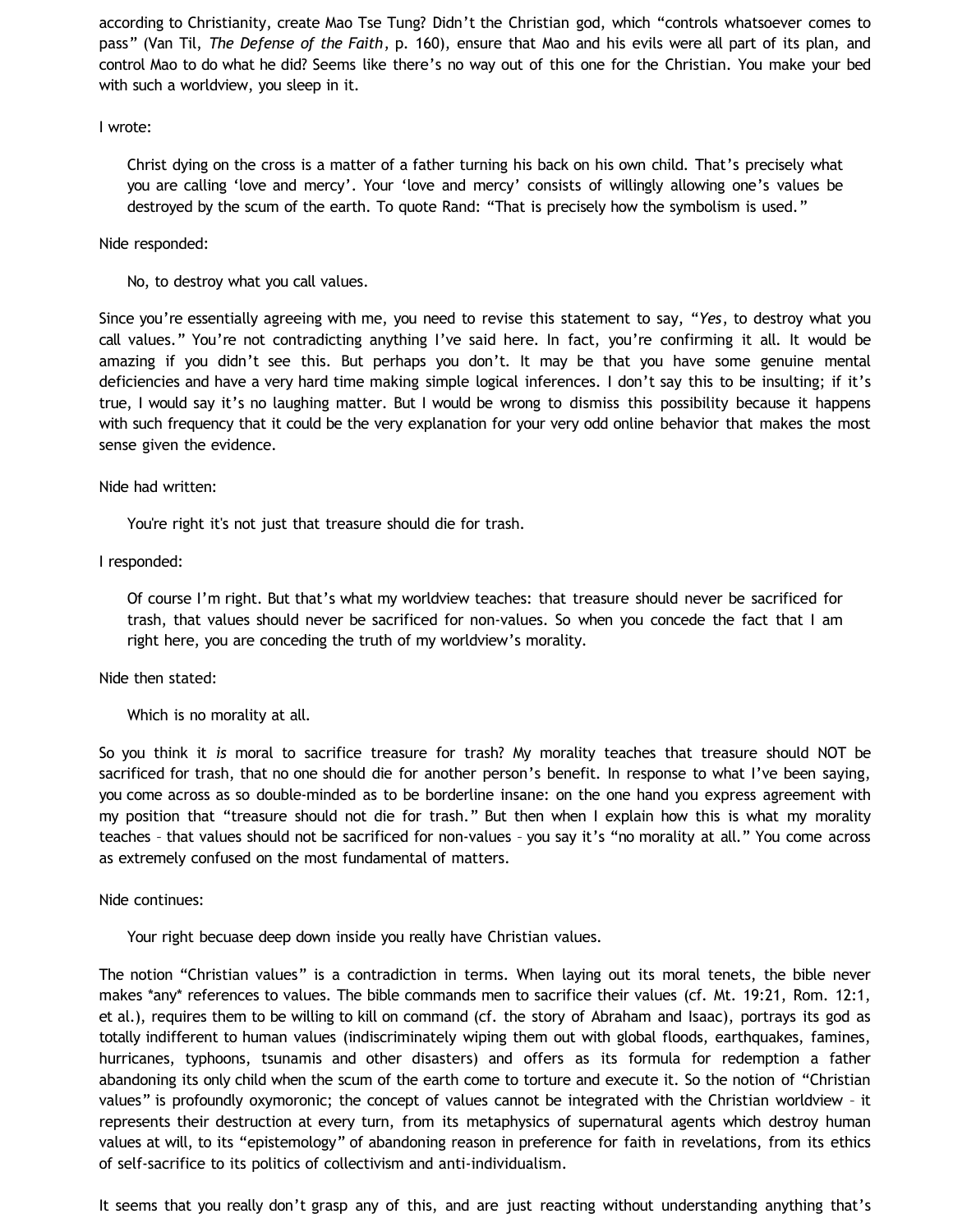been explained to you.

Meanwhile you've said that my morality, which I've clearly stated is premised on an individual's devotion to his values, "is no morality at all," that Christ's purpose was "to destroy what [I] call values," and also condemned the individualism which such a morality requires in the context of interpersonal relationships is "satanic."

So your claim that "deep down inside [I] really have Christian values" is completely untenable. To say this only indicates that you're really not aware of what Christianity teaches.

I wrote:

"…grevious…"? What's that? Your Christ is a fabrication, Nide, just like Harry Potter, Luke Skywalker, Superman and Buck Rogers. You continue to kick against the pricks without ever making any fruitful points for your position. It really is amusing to watch.

Nide asked:

How do you know?

I've done my homework on this topic, Nide. It's on my blog, much of it in the latter half of 2008. If you're really interested, you can check out blog posts Nos. 151 through 163 from my [archives](http://www.katholon.com/ip.htm) (also available [here\)](http://bahnsenburner.blogspot.com/2009/03/incinerating-presuppositionalism-year.html).

But I'm guessing you'll dismiss all this with some one-liner.

Nide also said:

Your imagination doesn't count as evidence.

That's true, Nide. And if you examine my homework, which I've posted for the whole world to examine and tear apart, you'll see that I nowhere appeal to my imagination to seal my case. I examine the record as it is presented to us in the NT and also numerous extrabiblical sources from the ANE. None of these things are creations of my imagination.

I wrote:

You clearly don't know what you're talking about. Yours is the worldview that puts faith in invisible magic beings, not mine.

Nide reacted:

Better than putting my faith in demons.

Actually, I don't know how a believer can distinguish his god from the demons, devils and unclean spirits portrayed in the biblical storybook. On every fundamental they share essentials. The differences are almost non-existent, and not available to human reason. So this is a most perplexing epistemological conundrum which Christianity cannot overcome.

I wrote:

Some of it is. Some of it is inferential. But all of it is wholly consistent with reason as my worldview conceives of it. In other words, you're not going to be able to find an internal inconsistency in my worldview. But keep trying. Knock yourself out.

Nide claimed:

I have found many.

In fact, you've not uncovered one. I know you are unhappy with this fact, but it won't change. You said you had an example of an internal inconsistency in my worldview.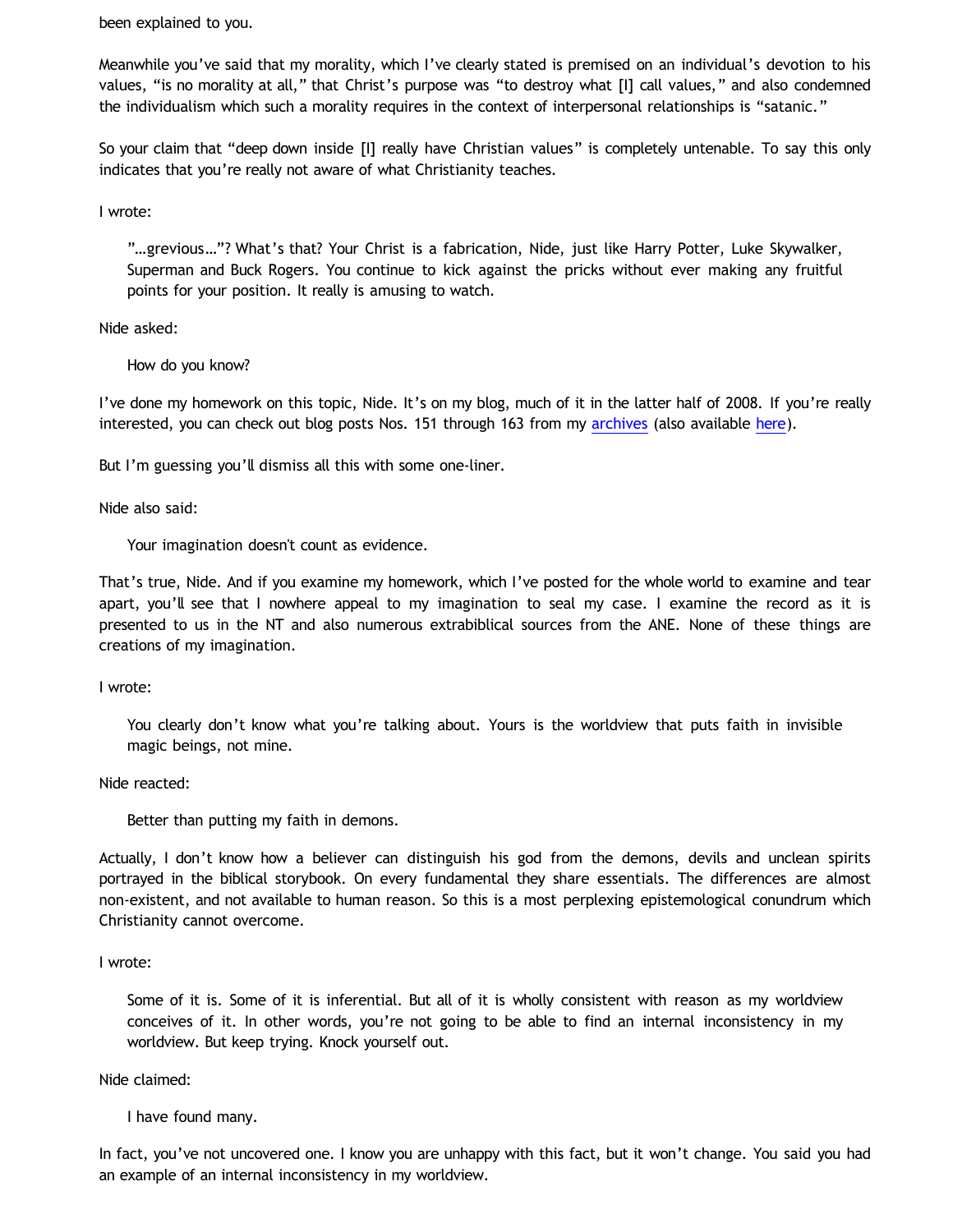You wrote:

<< For example, how you know and you don't know. >>

Where's the inconsistency in my worldview? The "example" you've given hear appears to be a topic ("how you know") and a claim of yours ("you don't know"). To expose an internal inconsistency in my worldview you'll have to find two points which are contextually contradictory to one another. If you think you've found some, let' s see them. Bring them out. Maybe you've misunderstood something, in which case I can correct you. And if you 're willing to stand being corrected, maybe you'll learn something. Would that be so bad?

### Nide had written:

You don't have an exhaustive understanding of what you call reality so therefore your claims are arbitrary.

#### I responded:

Non sequitur. By the way, Nide, do you have an exhaustive understanding of what you call reality? Are you really omniscient? Can you tell me what I had for breakfast today? Or is actual existence not part of what you call reality?

#### Now Nide writes:

No, but YHWH does.

Typically the argument for the premise that lack of omniscience entails global skepticism (which is the argument which your statement rests on) argues that "unless one knows *everything* about the universe, the interrelatedness of the universe means that whatever reasons or grounds one has for one's beliefs the possibility remains of some fact coming to light that radically undermines those reasons or grounds" (James Anderson, [If Knowledge Then God,](http://www.proginosko.com/docs/If_Knowledge_Then_God.pdf) p. 20). Unfortunately for this argument, appealing to a god which is believed to have exhaustive knowledge of the universe does not help the Christian crawl out from under its debilitating weight. Basically you express agreement with the argument's premise (since you've affirmed it and you want to use it to corner me into a position of total ignorance and uncertainty), but by doing so you acknowledge that, if you yourself do not have the exhaustive knowledge which stands as a precondition for *any* knowledge, then any knowledge claim you make is subject to the same vulnerability which Anderson identifies here: "the possibility remains of some fact coming to light that radically undermines" your reasons for claiming what you claim. In fact, the argument's own premises cannot escape its own conclusion's implications. So your own argument is consummately self-defeating.

You need to try something else, for this is a philosophical dead-end.

I wrote:

If I do foolish things, this will very likely happen. Indeed, when I tried to be a Christian, reality showed me the foolishness of my ways. My life has improved a thousand-fold since I learned this lesson.

Nide responded:

It could be a satanic trick. watch out.

I'm confident that you would prefer to believe this. But you have a habit of positing scenarios as genuine possibilities without giving any evidence to support the claim that such scenarios are indeed worthy of being accepted as real possibilities. Your "could" here has no rational basis. So I'm happy to reject it.

I wrote:

But on what basis? Your worldview opposes individualism and insists on complete indifference to values. So you must be suspending your worldview in order to borrow from mine to do this.

Nide replied: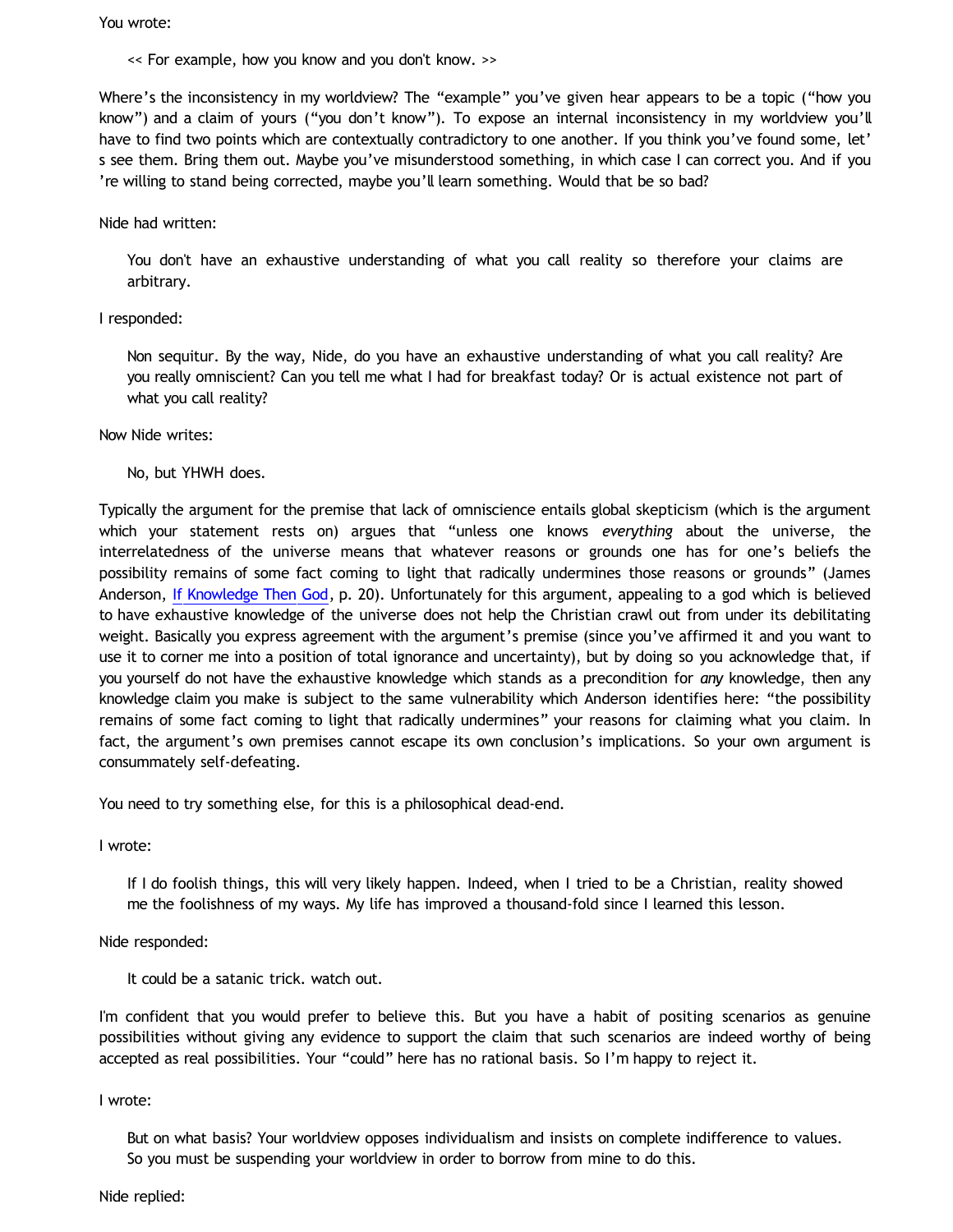No we oppose satanic individualism which you hold to.

Earlier you made pronouncements against individualism which were unqualified and thereby implicitly universal. With your latest set of replies on the matter, you've changed this by qualifying the individualism which my worldview champions as "satanic individualism," without identifying any alternative form of individualism against which "satanic individualism" can be contrasted. Moreover, you've not identified what about the position I have laid out qualifies it as "satanic" in nature, how you know it's "satanic," or what essential distinctives tell us that a form of individualism is "satanic" or something else. You seem to have introduced this modifier because you've sensed that opposing individualism is another philosophical dead-end for you, and that in order to recover from your glaring mistake here, you have to start re-dealing the hand you're holding.

What you apparently don't understand is the fact that the only alternative to individualism is some form of collectivism. There aren't different kinds of individualism: either man has the right to exist for his own sake, or he doesn't. Your worldview explicitly denies man just this right, as I have shown in my blog entry above, and it won't change simply because you start inventing arbitrary subcategories for the concept.

## I wrote:

Unfortunately you don't show how valuing what I think (and know) is good for me 'really leads to pain and suffering', as you had claimed. Do you ever make good on your words, Nide? Or do you abandon what you say as easily as your god abandoned his only begotten son when he was nailed to the cross?

Nide shifted back into slogan mode:

Not thinking God's thoughts after him.

So really, you have nothing to offer to substantiate your statement. Instead, all you do is repeat a canned presuppositionalist slogan which has no rational content whatsoever. It could only mean reading some divine mind, in which case I'd really like to know how the believer who attempts to practice it can reliably distinguish what he thinks are his "God's thoughts" from other things, such as his own imagination or suggestions from unclean spirits. There's also the issue of human fallibility; unless you claim that you yourself are infallible (in which case you would be "God" and wouldn't need to "think" someone else's thoughts "after him"), then you will always have to face the possibility that you could be getting something wrong whenever you attempt to " think God's thoughts after him."

Why not simply be honest about your humanity, the nature of your consciousness, and recognize that reason is the only faculty which meets man's epistemological needs?

### I wrote:

Then if you help your neighbor, you're doing so because you value it, not because you're commanded to. See the beauty of Objectivism?

Nide replied:

No, I do it becuase God commanded it.

Then you contradict your earlier statement that you value helping your neighbor. If you do it "becuase [sic] God commanded it," then you do it regardless of whether or not you value it; your values become irrelevant at that point. When you obey something because you're supposed to obey commands, then values cease being the motivators of actions and the ends they're intended to achieve. Besides, I don't think I've ever seen in the bible a commandment to the effect of "thou shalt help your neighbor." So again you seem to have misunderstood something in your own worldview.

### Nide asserted:

"objectivism" is useless.

This is an autobiographical statement. Objectivism is useless to those who refuse to be honest about reality and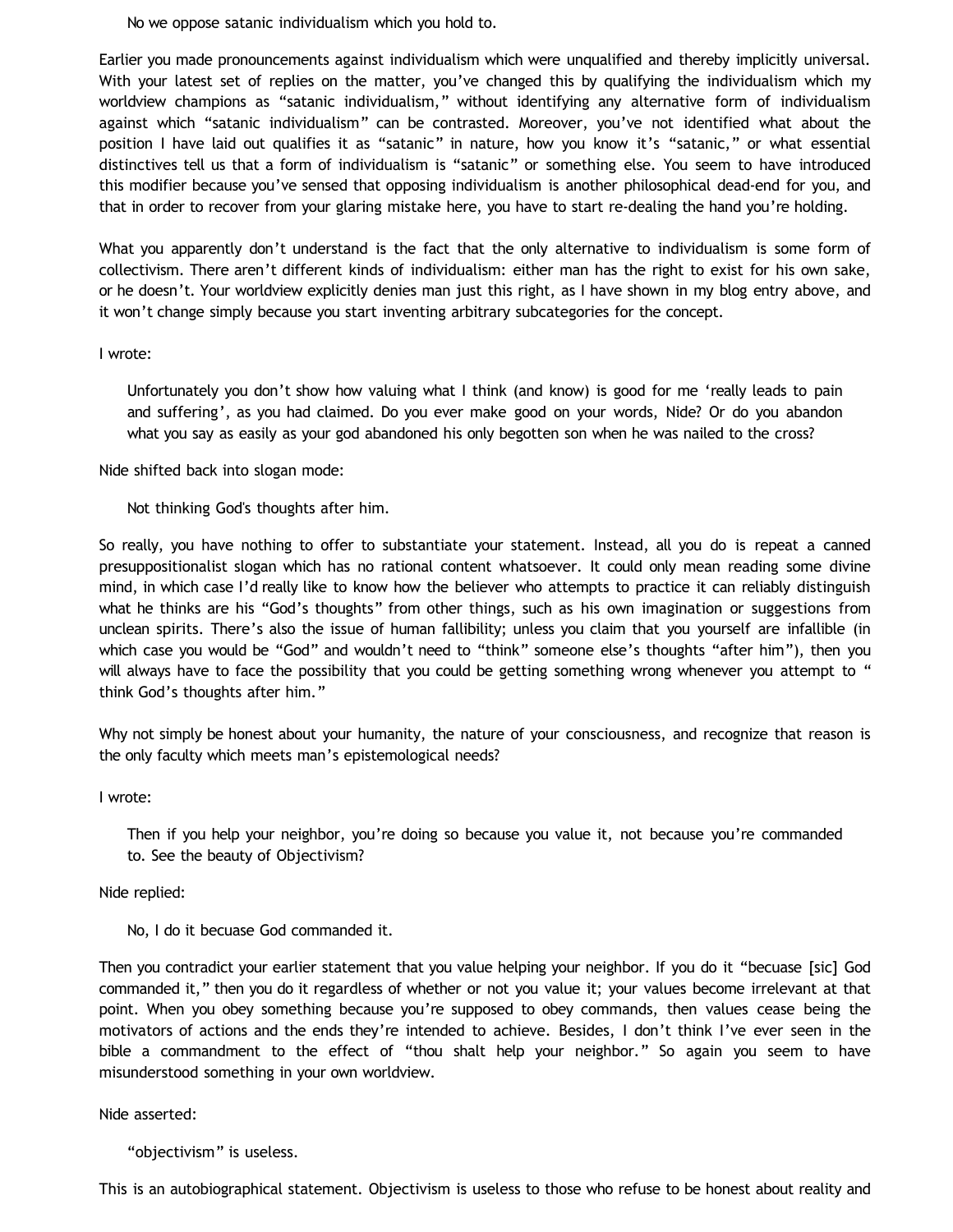the nature of their own consciousness. Objectivism cannot help such people. This is the nature of the cause of your resentment for Objectivism.

I wrote:

Well, you'll have to speak for yourself here. I've known many, many Christians who rejoice at Jesus's pain and suffering on the cross. As they say, 'His pain, our gain'. Sort of says it all, don't you think?

Nide stated:

No.

Why not? Don't you believe Jesus endured pain on the cross? Don't you believe Christians have benefited from the "work" Jesus did on the cross? You are a most odd Christian – you seem so reluctant to maintain any consistent stand for your worldview.

Nide continued:

No, I celebrate life.

We both know that's not the case, Nide. If you celebrated life, you would embrace individualism (the individual has the inalienable right to live for his own sake), which you have called "satanic," and the objective theory of values, which you have said "leads to destruction." If life were important to you, you would not have allowed yourself to be suckered in by Christianity. And now that you've been suckered in by it, you feel that you have to defend it, even though doing so regularly makes you foolish.

I wrote:

According to reality, I'm getting a lot of what I do right. But according to folks like you, you will try not to admit when I'm right most of the time.

Nide spewed:

Because of your Christian values.

Again, the notion of "Christian values" is a contradiction in terms. I have shown how my worldview is compatible with my selfish actions of securing and enjoying my life. There's not one thing "Christian" about any of it, I can assure you of that. I hold consistently to the primacy of existence, I rely on reason as my only means of knowledge, I pursue my own values, and earn them by my own effort. I have a daughter and I do precisely what the Christian god did not do for its son: I protect her from harm and intervene when I even suspect any harm might come to her. Moreover, I would never command her to kill another person, or expect her to be willing to kill another person.

You really don't know what your worldview teaches, do you, Nide?

I wrote:

Doing something to suit one's own needs is hardly wrong in my worldview. When I need water, I go to the refrigerator and pour myself a glass of cold water. Thus I act to suit my own needs. So this is no objection. Really, your statement here appears to stem from personal resentment, probably for the fact that you can't put even a tiny scratch in the iron siding of my logic.

Nide conceded:

Yea, I drink water too.

If you do so to quench your thirst and make the continuance of your life possible, then you do it for selfish reasons. You cannot justify such actions on a worldview which condemns selfishness as wrong. This is a good example: every time you drink water, you are directly benefiting from your own actions, and your neighbor isn' t, so you are in fact denying your own worldview's morality and borrowing from mine. I say that's good! Now you